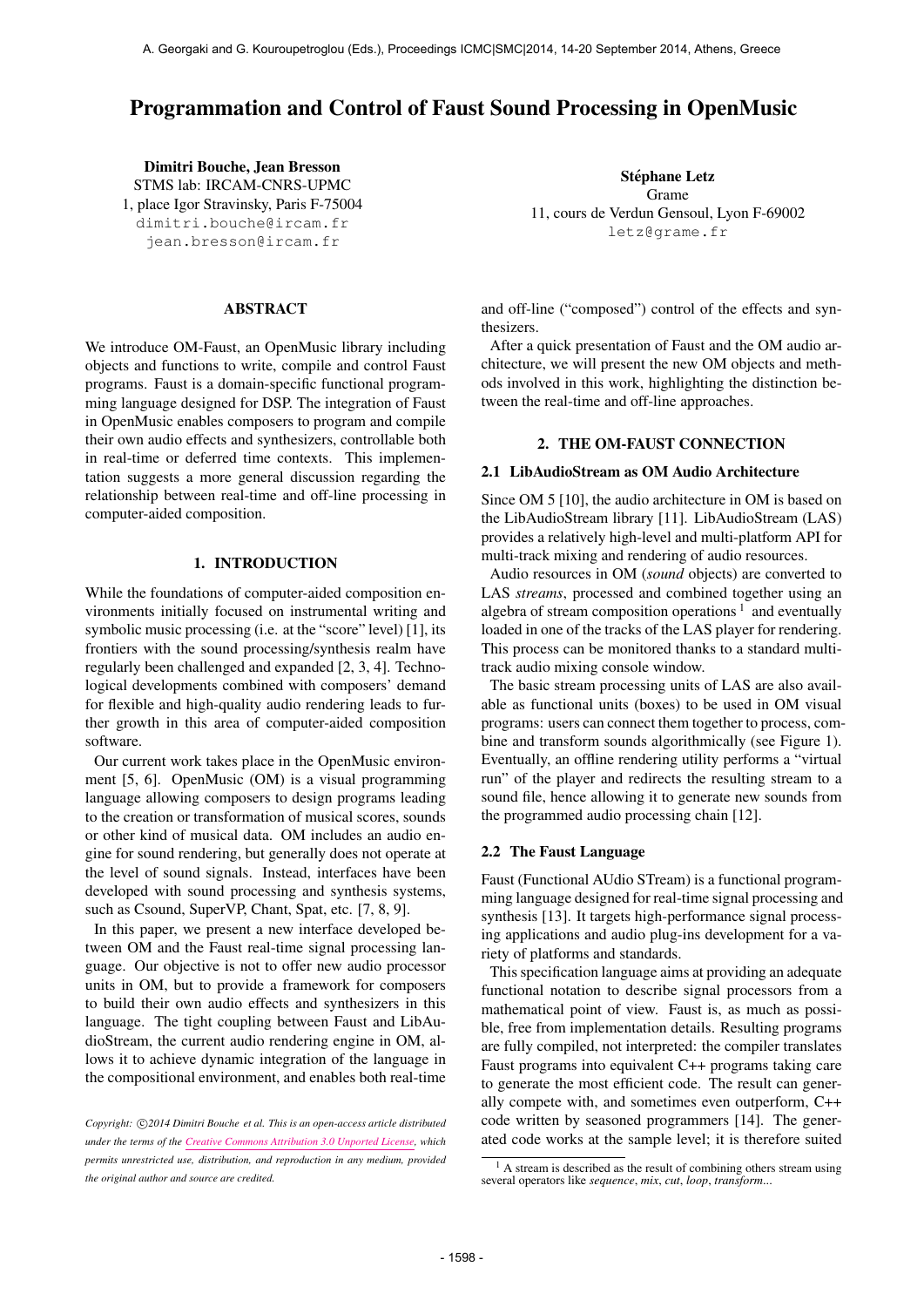

Figure 1. Processing sounds in OpenMusic using the LibAudioStream framework.

to implement low-level DSP functions, like recursive filters. The code is self-contained and does not depend of any DSP library or runtime system. It has a very deterministic behaviour and a constant memory footprint.

Faust allows users to program effects and synthesizers, and to use them in the environment of their choice. A significant number of libraries are available for import into the programs. These libraries cover most of the basic audio processing and synthesis functions (filters, reverbs, signal generators, etc.). The programs can be compiled for specific target "architectures" (e.g. Max, PureData, VST...) [15] and then provide corresponding entry points for control.

#### 2.3 LAS-Faust Connection

The Faust compiler is generally used as a command line tool to produce a C++ class starting from the DSP source code. This class can be compiled later on with a regular C++ compiler, and included in a standalone application or plug-in. In the *faust2* development branch, the Faust compiler has been packaged as an embeddable library called *libfaust*, published with an associated API.

The complete chain therefore starts from the DSP source code, compiled into the LLVM intermediate representation  $(IR)^2$  using the *libfaust* LLVM backend, to finally produce the executable code using the LLVM Just In Time compiler (JIT); all these steps being done in memory (see Figure 2) [17]. This dynamic compilation chain has been embedded in the LibAudioStream library, so that Faust effects or synthesizers can be dynamically complied and inserted in the LAS audio chain.

| DSP source LLVM IR FUT<br>$\blacktriangleright$ Executable code | libfaust | LLVM |  |
|-----------------------------------------------------------------|----------|------|--|
|                                                                 |          |      |  |

Figure 2. Steps of the compilation chain in Faust.

Faust and the LibAudioStream library are therefore compatible at different levels :

- LAS can read and connect compiled Faust effects in the audio processing chains (Faust signal processors can be used to transform audio streams),
- LAS connects to the control parameters of the Faust effects and provides an API to set or read their values (Faust signal processors can be controlled in realtime using LAS),
- LAS embeds the *libfaust* and LLVM technologies and can compile Faust code on-the-fly from a text buffer (Faust effects can be created and applied dynamically).

These cross-connections between Faust and LAS are the basis of the high-level control interface proposed in OM-Faust, which we will detail in the next sections.

### 3. FAUST OBJECTS

Two main objects have been developed in the OM-Faust library: *Faust-FX* and *Faust-Synth*.

#### 3.1 Effects: *Faust-FX*

*Faust-FX* is a standard OM object represented in the visual programs as a "factory" box (see Figure 3). Its inputs allow to build an instance of the object upon evaluation: a Faust program (edited or imported in a *Textfile* object, the standard OM text editor), a name (optional) and a track number (to plug the effect on a specific track of the audio player – the assignation of an effect to a track can also be done through the mixing table, see section 3.3).



Figure 3. The *Faust-FX* object and it's input/initialization values.

The evaluation of this box handles the different steps that the architecture needs to compile and register the resulting audio processing unit:

<sup>2</sup> LLVM (formerly Low Level Virtual Machine) is a compiler infrastructure designed for compile-time, link-time, run-time optimization of programs written in arbitrary programming languages [16].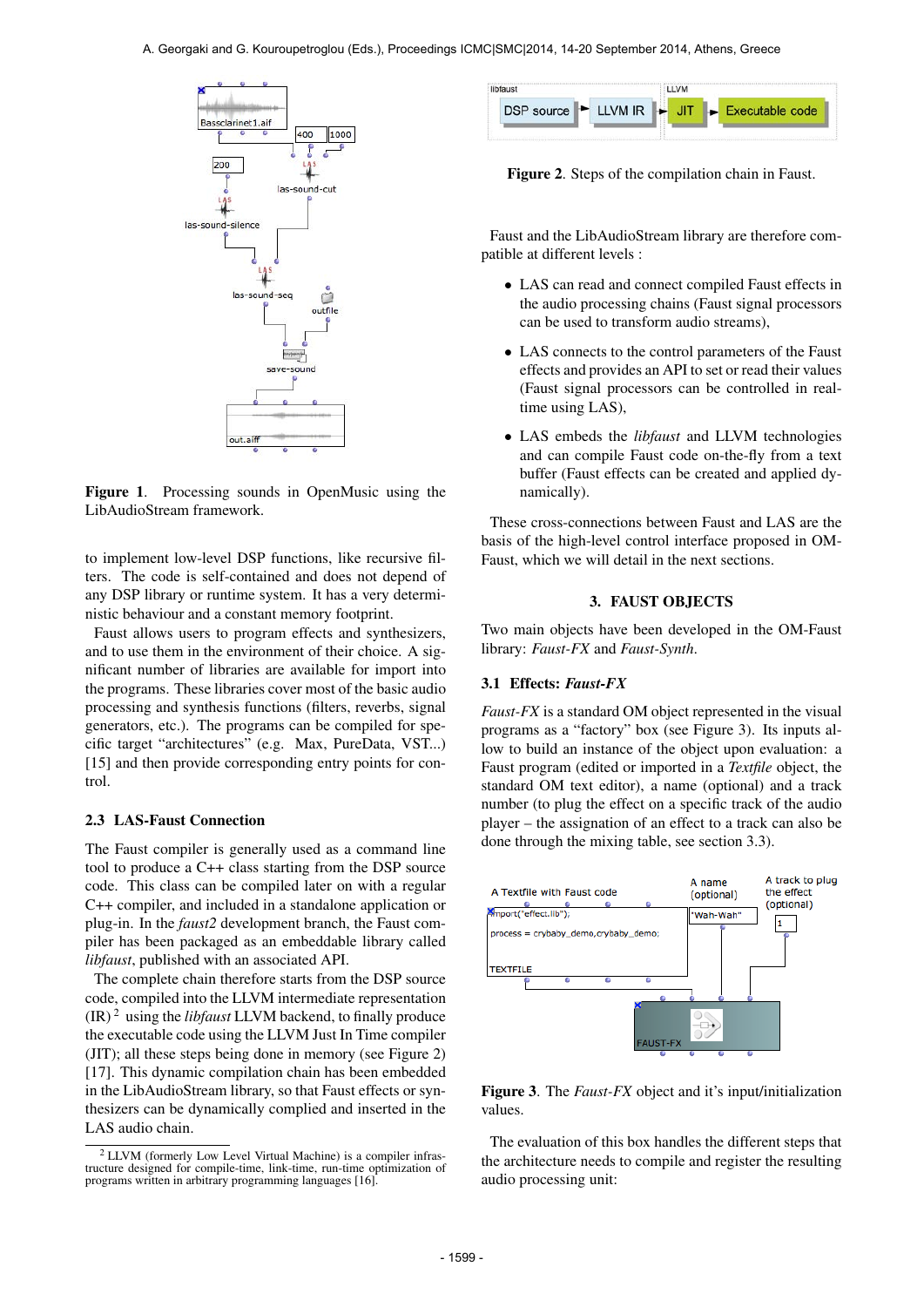- Compilation of the code (incl. error management),
- Registering in a pool of available effects,
- Connection to the audio system (if *track* specified),
- Generation of control interfaces (see section 4).

The Faust compilation process also outputs a SVG file containing a hierarchical block-diagram representation of the signal processing unit, which can be visualized and explored in a web browser.

#### 3.2 Synthesizers: *Faust-Synth*

At first sight, the *Faust-Synth* object is quite similar to *Faust-FX* (see Figure 4), but it differs in its use and purpose in the environment. The function of the synthesizer in our system (producing sound) is different from the one of an effect (transforming an existing sound or audio *stream*). Effects, for instance, can be applied sequentially on top of one another in a processing chain. Synthesizers at the contrary should be considered as a source (which can also be processed by a chain of effects or treatments).





Figure 4. The *Faust-Synth* object and its input/initialization values.

This distinction implies a number of differences in the treatment of these two kinds of objects. It is possible for instance to assign several *Faust-FX* to a same audio track, but one single *Faust-Synth* will be accepted on a track.

*Faust-Synth* also has a *duration* as additional initialization parameter. Indeed, "off-line" processes such as the ones taking place in computer-aided composition must generally produce time-bounded structures, and therefore include a notion of duration.<sup>3</sup> Being an individual sounding object (and not a processing unit applied to an existing one), *Faust-Synth* is likely to be played and integrated in an audio mix or sequence (in an OM visual program, or in a sequenced context such as the *maquette* [18]) along with other sounds.

### 3.3 Connections to Audio Tracks in the Audio Mixer

The OM audio mixing table enables volume and panning control for each audio player track. OM-Faust extends this interface, providing post/dynamic controls for the the Faust audio units' assignments to the audio tracks and resources. Figure 5 shows the *Audio Mixer* window with the OM-Faust plug system extension. The SYNTH and FX selectors complement the Faust objects initialization process, connecting compiled and registered instances of *Faust-FX* and *Faust-Synth* with the LAS player tracks.



Figure 5. The *Audio Mixer* and its Faust extension.

## 4. SELF GENERATED INTERFACES : REAL-TIME CONTROL OF FAUST OBJECTS



Figure 6. A *Faust-FX* object and its self-generated control interface (the "SVG" button opens the block-diagram representation of the effect in a web browser).

Faust code can embed elements of control interface specification (sliders, check-boxes, knobs or other kinds of components that will set the value of the effects or synthesizers' parameters). The compiler interprets this specification depending on the target architecture or can export it as a

<sup>&</sup>lt;sup>3</sup> At this juncture lies one of the main paradigmatic divisions be-<br>tween computer-aided composition and real-time audio processing systems, which usually consider virtually infinite audio or data streams.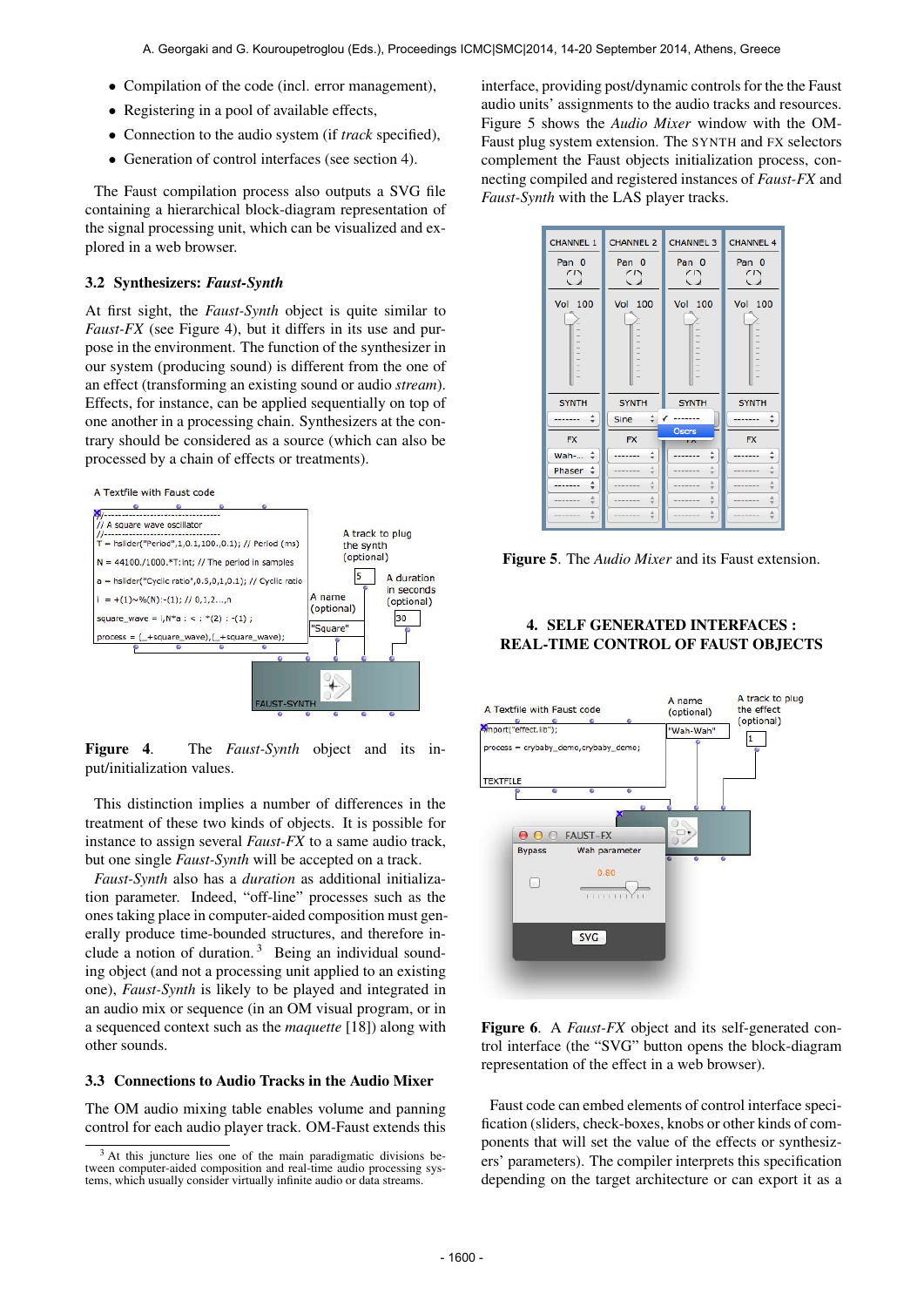Json file [19]. The initialization of a *Faust-FX* or *Faust-Synth* in OM uses and parses this Json specification file to build a hierarchical representation of the user interface corresponding to the effect or synthesizer controls, presented to the user upon opening (double-clicking) the effect or synthesizer's box (see Figures 6 and 7).





Figure 8. *Faust-Automation* object.

Figure 7. A *Faust-Synth* object and its self-generated control interface.

These control interfaces are connected to the control parameters of the Faust processing unit via LAS, and work in real-time depending on the connections of these units in the global audio setup.

### 5. FAUST-AUTOMATION : A BRIDGE BETWEEN OFF-LINE AND REAL-TIME CONTROL

One of the main interests in using a computer-aided composition environment like OM to perform sound processing or synthesis, is the possibility to design complex processes for the generation of DSP structures and controllers. *Faust-Automation* is another object included in the OM-Faust library, derived from the *BPF* object (break point function), bringing the capability of programming or handdrawing curves that will serve as pre-generated controllers (automations) for the Faust effects or synthesizers (see Figure 8). A *Faust-Automation* controls one specific named parameter, and it is possible to use as many automations as the number of parameters of the targeted Faust object.

Faust automations can be used both in real-time or offline sound processing contexts. In an off-line context (the "usual" context for computer-aided composition), it will be considered as a sequence of timed values for the different Faust processing controllers (see Section 6). In a "realtime" context (to control a Faust process currently running on the sound player, e.g. attached to a playing audio track), Faust automations are "played" as independent musical objects. A plug-in to the OM player system schedules Faust control value changes via LAS at every timed-point in the automation BPFs. They can also be integrated as components in more complex musical structures, for instance in a *maquette* (see Figure 9).

#### 6. OFF-LINE APPROACH TO FAUST OBJECTS

We have seen in the previous sections how Faust objects can be used through the OpenMusic audio architecture and modify/build output streams in real-time.

They can also be used as off-line processing objects, and enable more complex compositional approaches.

#### 6.1 Sound processing : *Apply-Faust-FX*

LAS offers the possibility of connecting effects on a player track, but also directly as a transformer on a sound stream. The *Apply-Faust-FX* method simulates a sound file going through a *Faust-FX* and produces a new sound file. A virtual run of the sound+effect rendering is performed and redirected to an output file.

Figure 10 shows an example of the off-line transformation of a sound by a *Faust-FX* via *Apply-Faust-FX*. The effect parameters can be controlled using optional inputs of *Apply-Faust-FX*, and specified either as constant values or as a set of one or more *Faust-Automation* objects gathered in a matrix structure. In the latter case, at each audio buffer writing operation during the "virtual rendering", a new parameter value is read in the *Faust-Automation* and set as control value. It is therefore possible to change an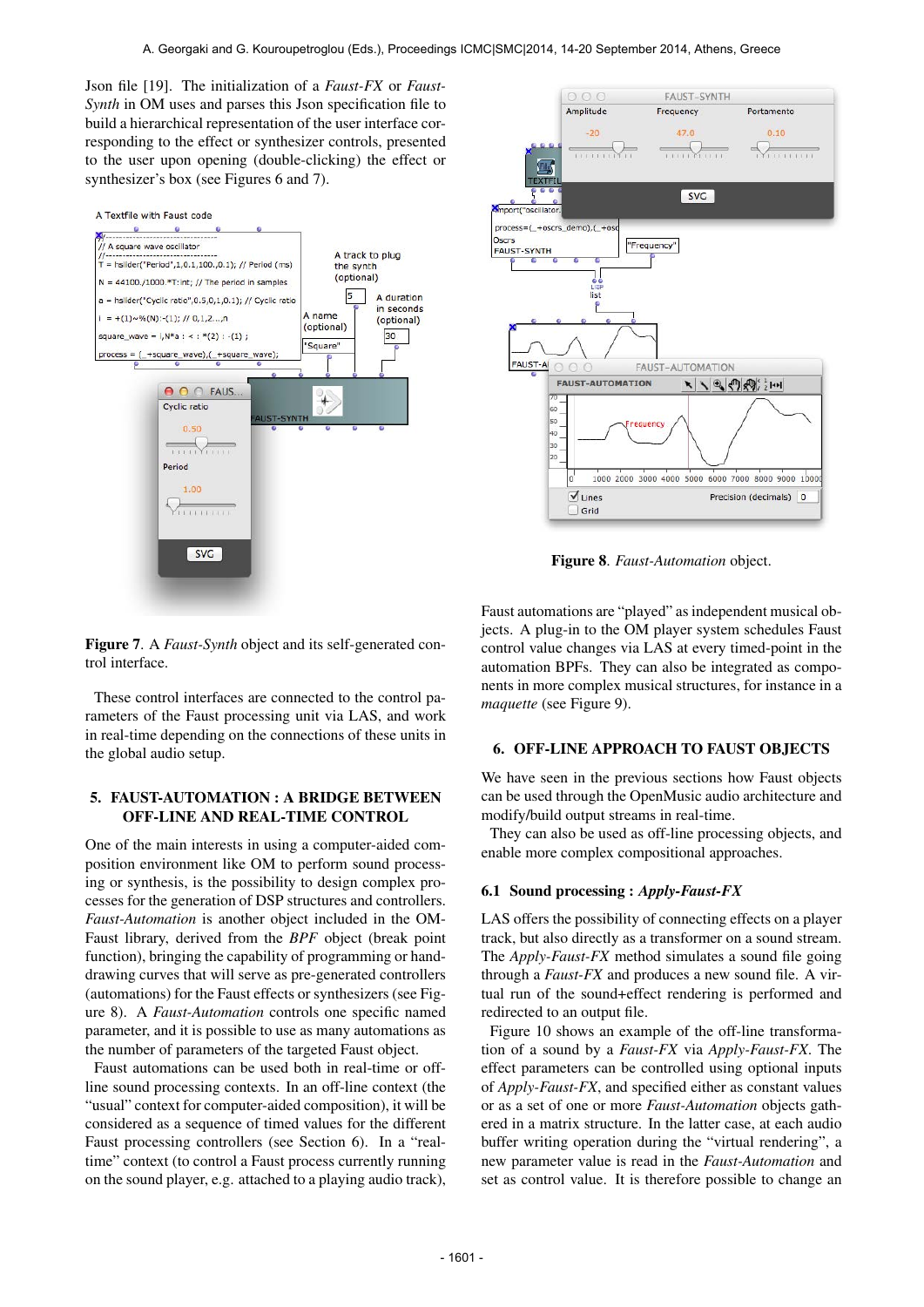

Figure 9. *Faust-Automations* and other *SOUND* and OM-Faust objects in a maquette. Two automations control parameters of an effect applied to sound files, and an other a parameter of *Faust-Synth* process. Automations are bounded and scalable to specific intervals on the maquette time-line.

automation grain by setting the length of the buffers (in *Apply-Faust-FX*, the default buffer length is set to 256 samples, which corresponds to 5.8 ms for a 44.1 kHz sample rate). An optional gain control can also be specified to *Apply-Faust-FX*, for instance to avoid clipping in amplified effects.



Figure 10. The *Apply-Faust-FX* method, used to process a sound file, using a Flanger effect with two automated parameters.

### 6.2 Synthesis rendering : *Flatten-Faust-Synth*

The *Flatten-Faust-Synth* method is similar to the *Apply-Faust-FX*, applied to a *Faust-Synth*. Instead of using a sound as input, it simply uses a duration setting to limit the output length (see section 3.2).

With the same rendering utility as described in section 6.1, *Flatten-Faust-Synth* can be controlled with constant or varying parameter values (using automations) it outputs a sound file of the required duration to the disk. Figure 11 shows an OM patch where a sound file is synthesized from a Faust program and a set of parameter values and automations.

### 7. CONCLUSION

OM-Faust allows to write, compile and control Faust objects in OpenMusic. This functional DSP programming framework offers users a low-level control of the audio processors they build, coupled with dynamic real-time control interfaces and powerful offline rendering facilities.

While common music software mostly process audio signal in real-time, OM-Faust objects can be used both in realtime and deferred-time in the same work session. These objects can produce or transform musical material (audio streams), and/or be considered as primary musical material themselves. This duality introduces interesting issues in the compositional environment, which we plan to address in future works from the user point of view and with the development of hybrid scheduling strategies for computation and rendering.

OM-Faust is an open-source library and is distributed with a set of tutorial patches. 4

<sup>4</sup> http://forumnet.ircam.fr/product/openmusic-libraries/